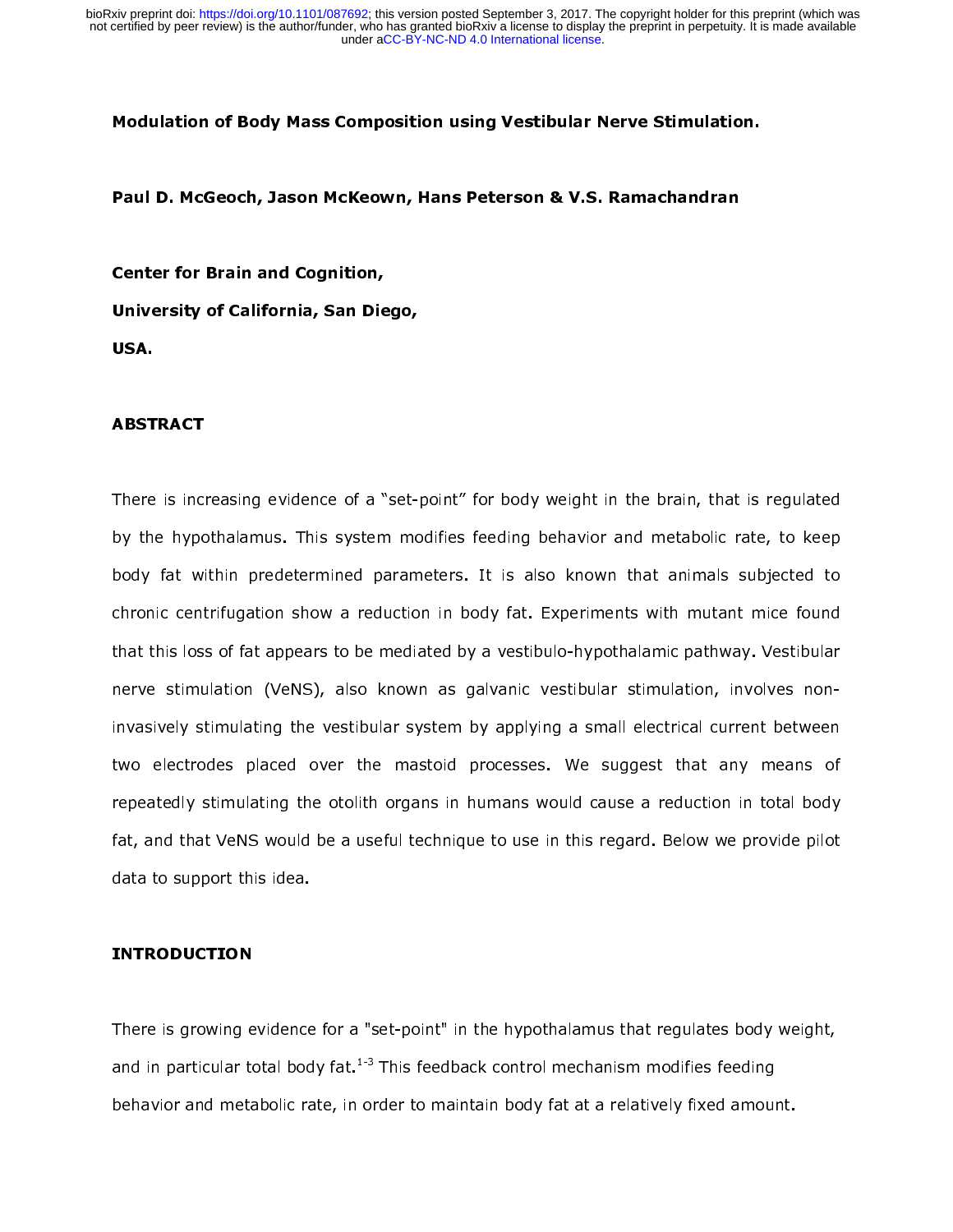Indeed, deviations too far in either direction from the set-point are strenuously resisted.<sup>2,3</sup>

Thus not only is it hard to lose weight via lifestyle changes, such as dieting, but also even if one can, maintaining the new lower weight is typically a Sisyphean task. The classic pattern being that weight will soon return back to pre-diet levels. Moreover, the set-point also explains why individuals on very high calorie diets for prolonged periods, though refraining from exercise, nonetheless gained little weight. $^{\text{4}}$ 

Several nuclei within the hypothalamus are involved in regulating the set-point for body weight, but one particularly vital area appears to be the arcuate nucleus with its populations of pro-opiomelanocortin (POMC), and agouti-related peptide (AgRP) / neuropeptide Y (NPY) co-expressing neurons.<sup>5-8</sup> Together these neurons comprise the central melanocortin system, which responds to levels of circulating hormones such as leptin, insulin and ghrelin, as well as nutrients such as glucose, amino acids and fatty acids.<sup>5-8</sup> In the case of the POMC neurons the response is anorexigenic with a decrease in food intake and an increase in energy expenditure. Conversely, the orexigenic AgRP/ NPY neurons act in an antagonistic manner.<sup>5-8</sup>

The set-point for body weight obviously varies, and is thought to be determined by both genetic and epigenetic factors.<sup>9</sup> It can however change over time, as illustrated by the phenomenon of middle age spread. Moreover, evidence is now emerging that Western diets with excessive quantities of certain macronutrients, in particular simple carbohydrates and saturated fatty acids damage neuronal populations within the hypothalamus and push the set-point for body fat upwards.  $2,3,5$ 

It is also known that animals subjected to hypergravity show a marked reduction in their total body fat.<sup>10,11</sup> Experiments with a mutant mouse missing the otoconia in its inner ear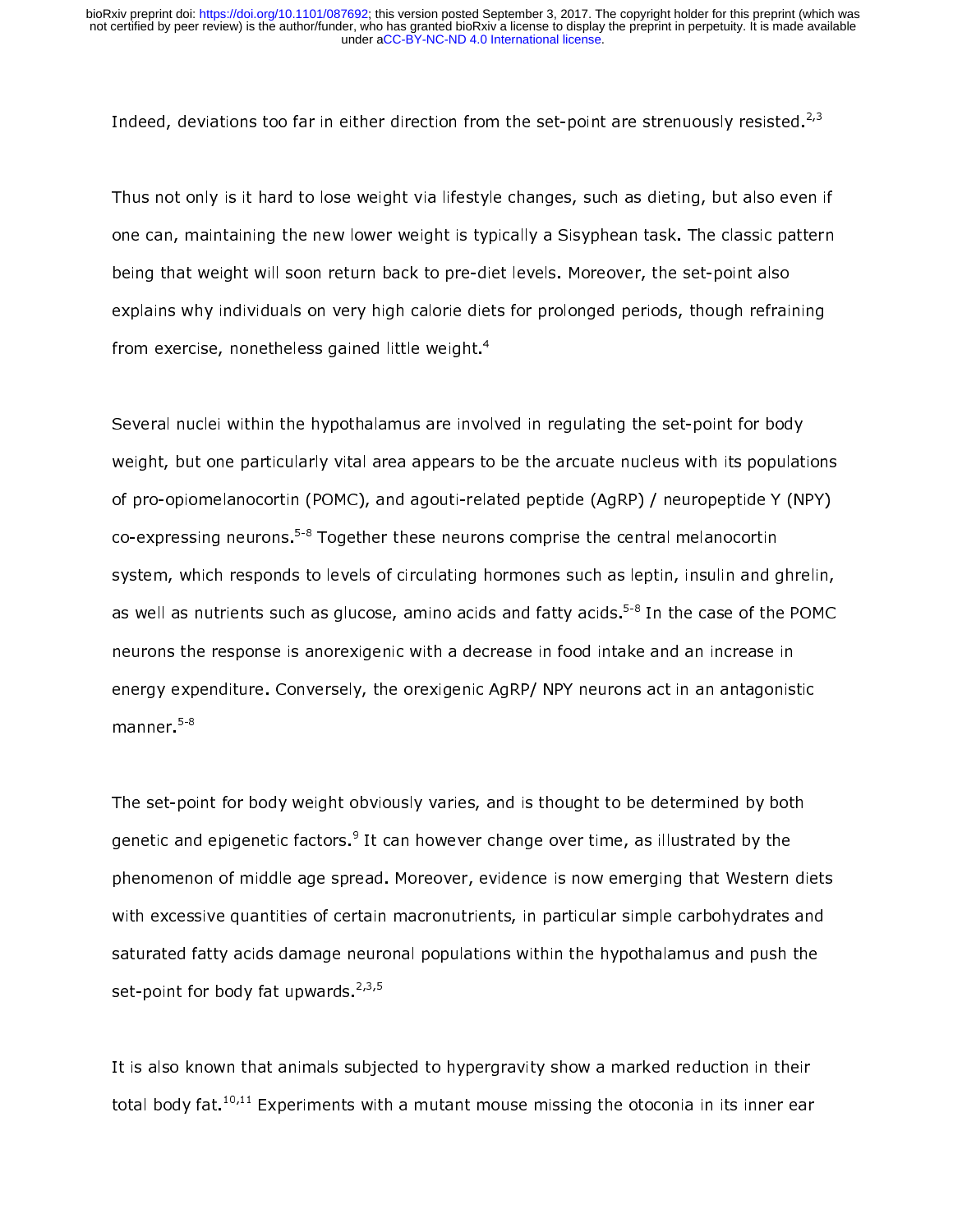found that, rather than being a non-specific effect of hypergravity, this loss of fat appears to be mediated by a specific vestibulo-hypothalamic pathway.<sup>10,11</sup> Here we present evidence that non-invasive electrical stimulation of the inner ear in humans appears to cause a similar loss of body fat.

## VESTIBULAR NERVE STIMULATION (VENS)

- Also called galvanic vestibular stimulation $^{12}$
- Non-invasive technique to activate vestibular apparatus by passing current through skin overlying mastoid processes, with known good safety profile<sup>12</sup>
- Causes a sensation of swaying, or dysequilibrium, like being on a boat
- The experimental subjects underwent binaural AC VeNS at 0.5Hz as tolerated up to 1mA; this should preferentially activate the otoliths and sympathetic activity<sup>13,14</sup>
- All stimulation sessions lasted an hour, with no more than one a day

# EXPERIMENT ONE METHODS

- Single-blind randomized controlled pilot study of pre-obese (BMI 25-30 kg/m<sup>2</sup>) and obese (BMI>30 kg/m²) subjects
- Six subjects in treatment group and 3 controls who underwent sham stimulation
- All subjects underwent dual energy X-ray absorptiometry (DXA) scanning in a fasted state at the beginning and end of study to establish body mass composition
- Realistic sham stimulation device with electrodes to skin overlying both mastoids
- All subjects underwent 40 hours in total of stimulation, except for initial 3 subjects in the experimental group (20 hours each)
- Stimulation sessions took place over on average a four month period
- Subjects did not change diet or exercise habits during study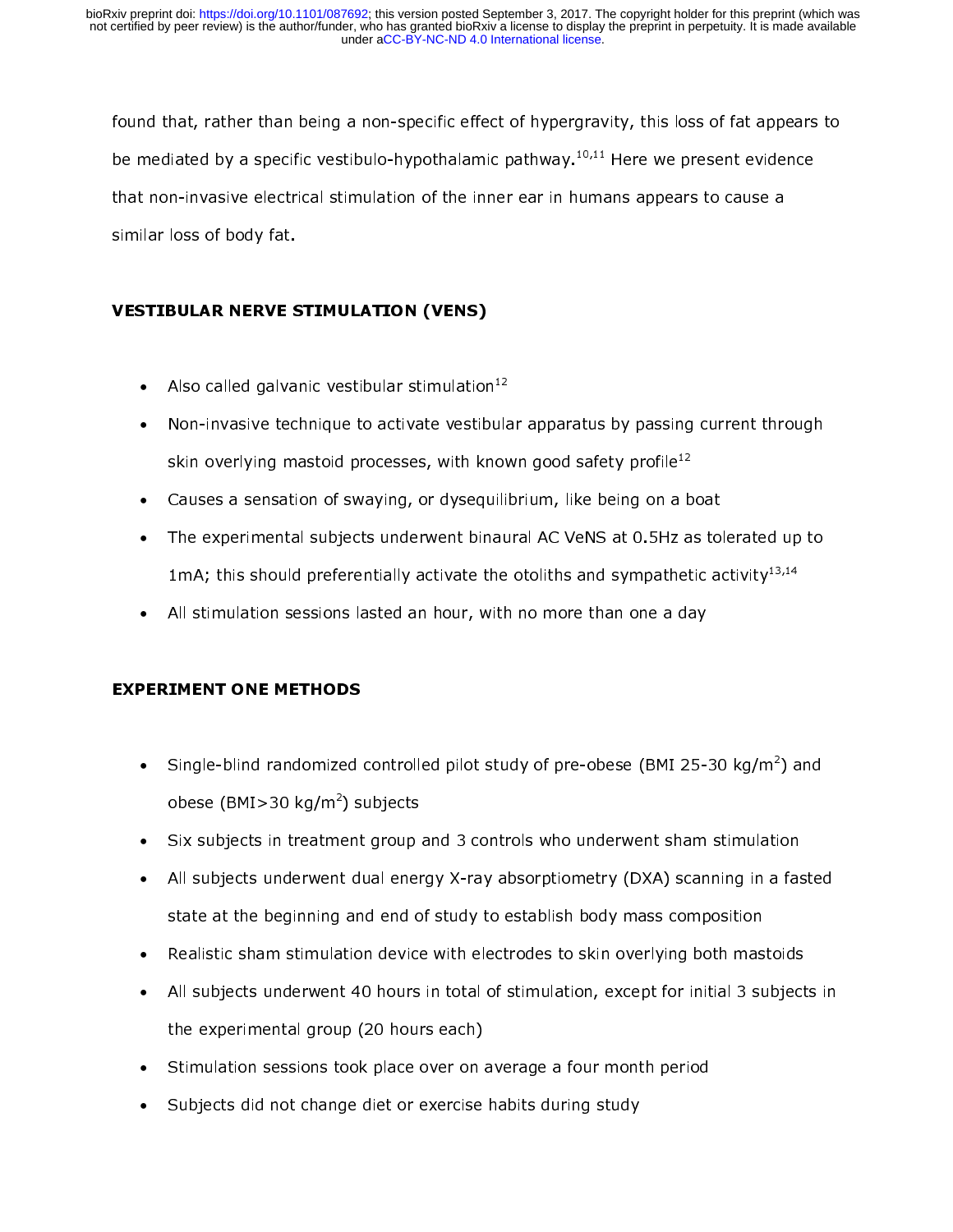- DXA scans gave a break down on fat distribution including truncal fat, which we took as a surrogate of visceral fat, which is particularly associated with the diseases of obesity
- Data analyzed using unpaired t-test, with two tailed significance values, and variance assumed to be equal

### EXPERIMENT ONE RESULTS

The treatment group had: 3 females and 3 males; a median age of 23 years (range 21 to 64); and a median BMI of 33.8 (range 25.4 to 50.2). The control group had: 2 females and 1 male; a median age of 23 years (range 19 to 64); and a median BMI of 28.7 (range 25.3 to 34.7).

The treatment group demonstrated a significant reduction in truncal fat (t(7)=2.88,  $p$ <0.025), as well as a trend towards a significant reduction in total body fat (t(7)=2.17, p=0.067). Overall the treatment group showed an 8.3% decrease in truncal fat (cf. an 8.6% increase in the control group), and a reduction in total body fat of 6.3% (cf. a 6% increase in the controls). Note the control group was skewed by a subject who gained 3.8kg in truncal fat. However, even if the weight gained by her is discounted to zero the difference in truncal fat between groups remains significant  $(t(7)=2.53, p=0.039)$ .

### EXPERIMENT TWO METHODS AND RESULTS

Six fasted subjects (3 with BMI 20-25; 3 with BMI>25), underwent two one hour stimulation sessions on different days. One was an hour of VeNS as described above, and the other was a sham session. Thus each subject acted as their own control. All sessions started at 8am and subjects gave saliva samples and rated the intensity of their appetite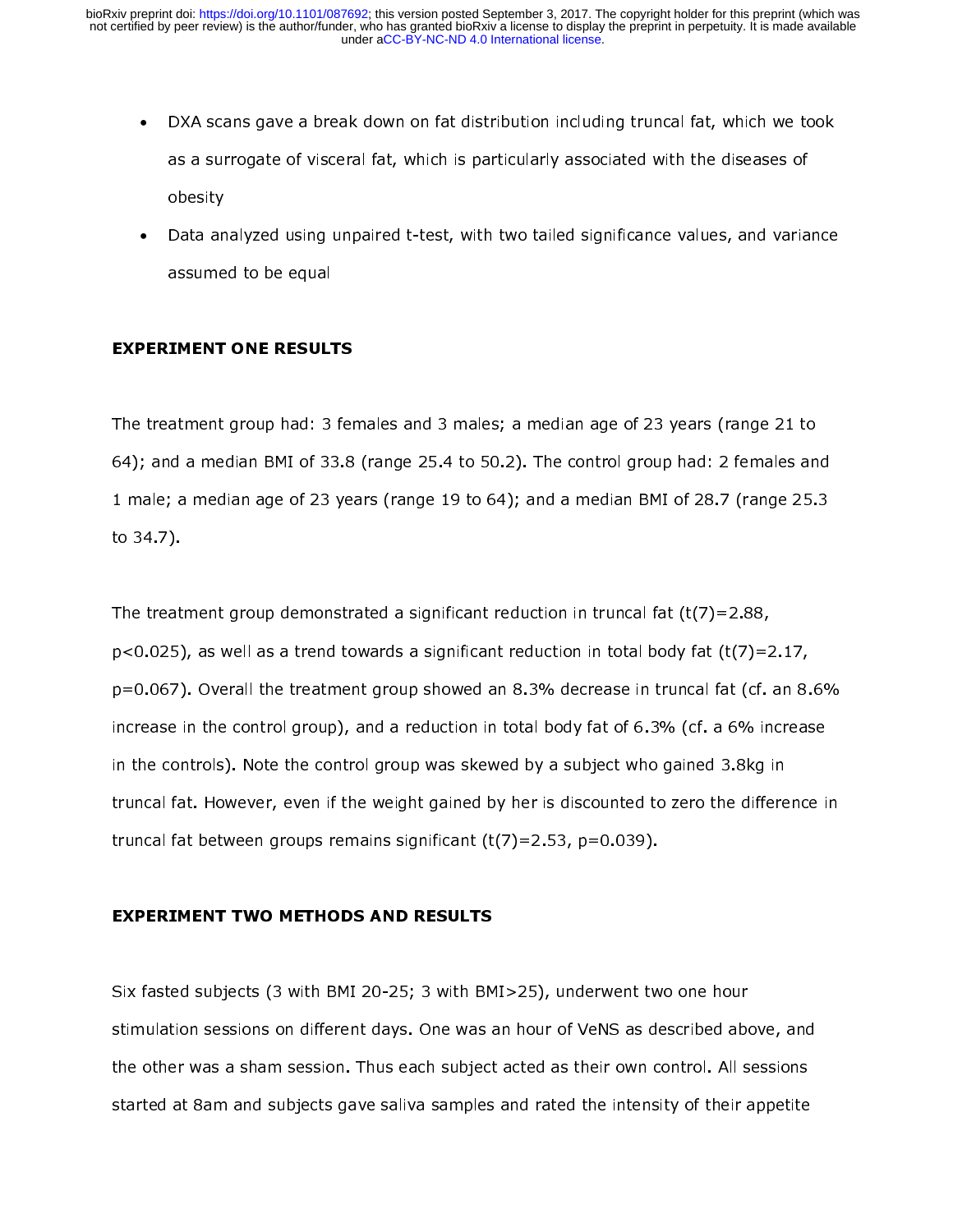(on a linear rating scale from 0 to 10), every 30 minutes for 150 minutes.

The saliva samples were analyzed using validated ELISA techniques for leptin and insulin. The collated, smoothed results, displayed graphically in Figures 1-3 as a change from point zero at baseline, suggest VeNS acts to reduce appetite and release anorexigenic hormones (insulin and leptin) that decrease food intake and increase energy expenditure. $3,7,8$ 



Figure 1. Change in appetite from baseline. Control session (blue) & VeNS session (orange). Note the reduced appetite after the one-hour VeNS session persists beyond the stimulation period.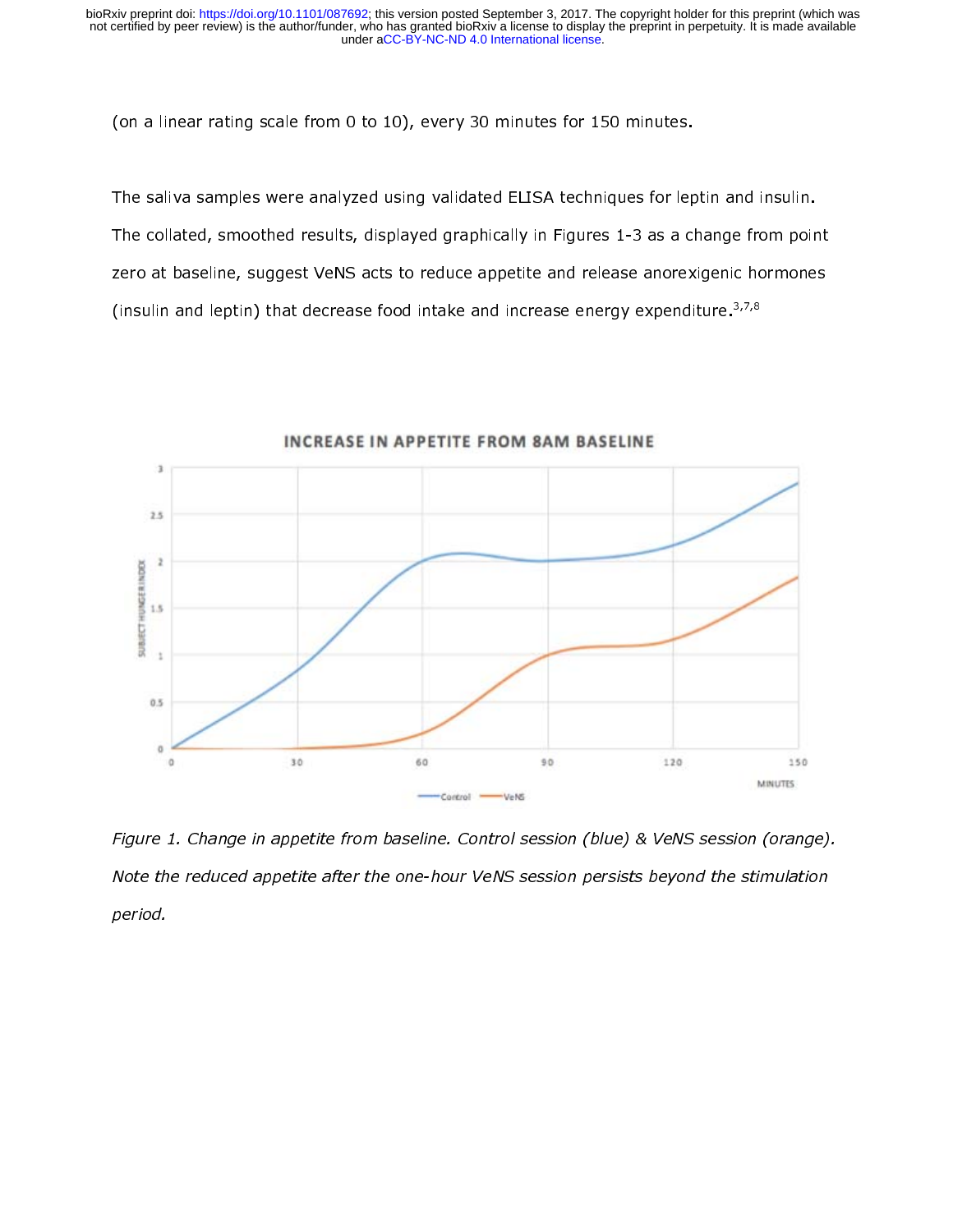

Figure 2. Insulin change from baseline. Control session (blue) & VeNS session (orange). Note insulin continues to rise after the one-hour VeNS session, as is seen after a meal.



SALIVA LEPTIN FROM 8AM BASELINE

Figure 3. Leptin change from baseline. Control session (blue) & VeNS session (orange). Note leptin continues to rise after the one-hour VeNS session, as is seen after a meal.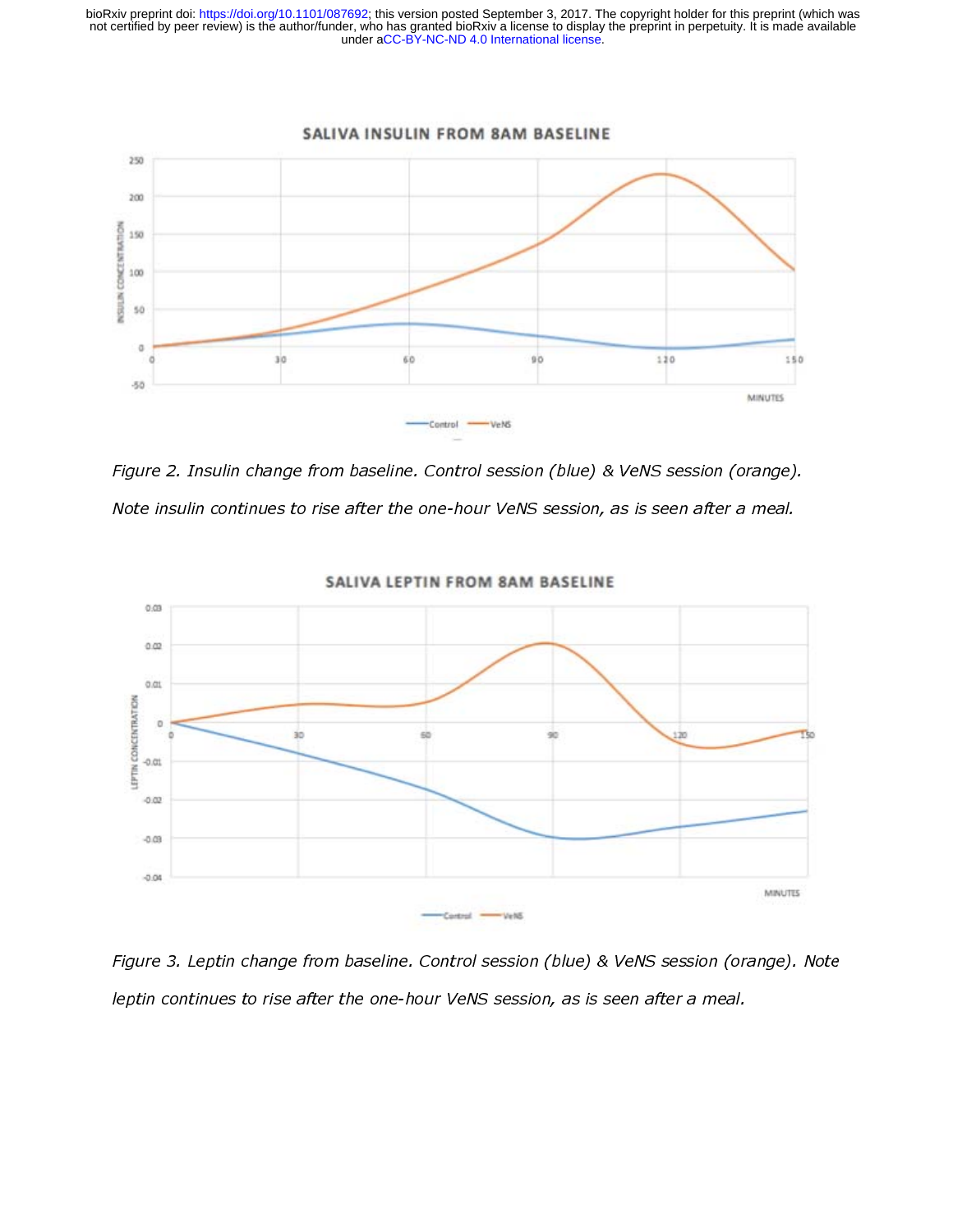### **DISCUSSION**

Our data suggest that VeNS leads to a similar loss of fat in humans that vestibular stimulation is already known to produce in animals. This finding raises three questions:

- 1. Does the neuro-anatomical architecture exist to allow vestibular stimulation to mediate this effect?
- 2. Is it possible to alter the set-point for body weight?
- 3. Why would activating the otolith organs, which detect linear acceleration and gravity, cause a reduction in body fat?

There is growing evidence that the answer to the first two of these questions is yes.

It is recognized that the vestibular system plays an important role in homeostasis, and vestibular input is known to project to brainstem homeostatic sites, especially the parabrachial nucleus, before traveling onwards to the hypothalamus.15,16 Animal studies have similarly found vestibular stimulation causes robust activation of the arcuate nucleus of the hypothalamus, $11$  which sits at the crux of the central melanocortin system. And recent work has revealed melanocortinergic neurons in the medial vestibular nucleus; the main projection target of the utricle.<sup>17,18</sup> Similarly, an enzyme that modulates melanocortin signaling is expressed in vestibular nuclei,<sup>19</sup> and POMC neurons in the nucleus of the solitary tract, a major parasympathetic site, also receive input from the medial vestibular nucleus.<sup>20</sup> All this suggests that the vestibular system has a role in the central melanocortin system, which regulates the body weight set-point.

As for whether interventions can modulate the set-point, there's evidence polyunsaturated fatty acids may do just that, and similarly long term reduction of sugars and saturated fats in the diet may eventually lead to a downwards calibration in the set-point by allowing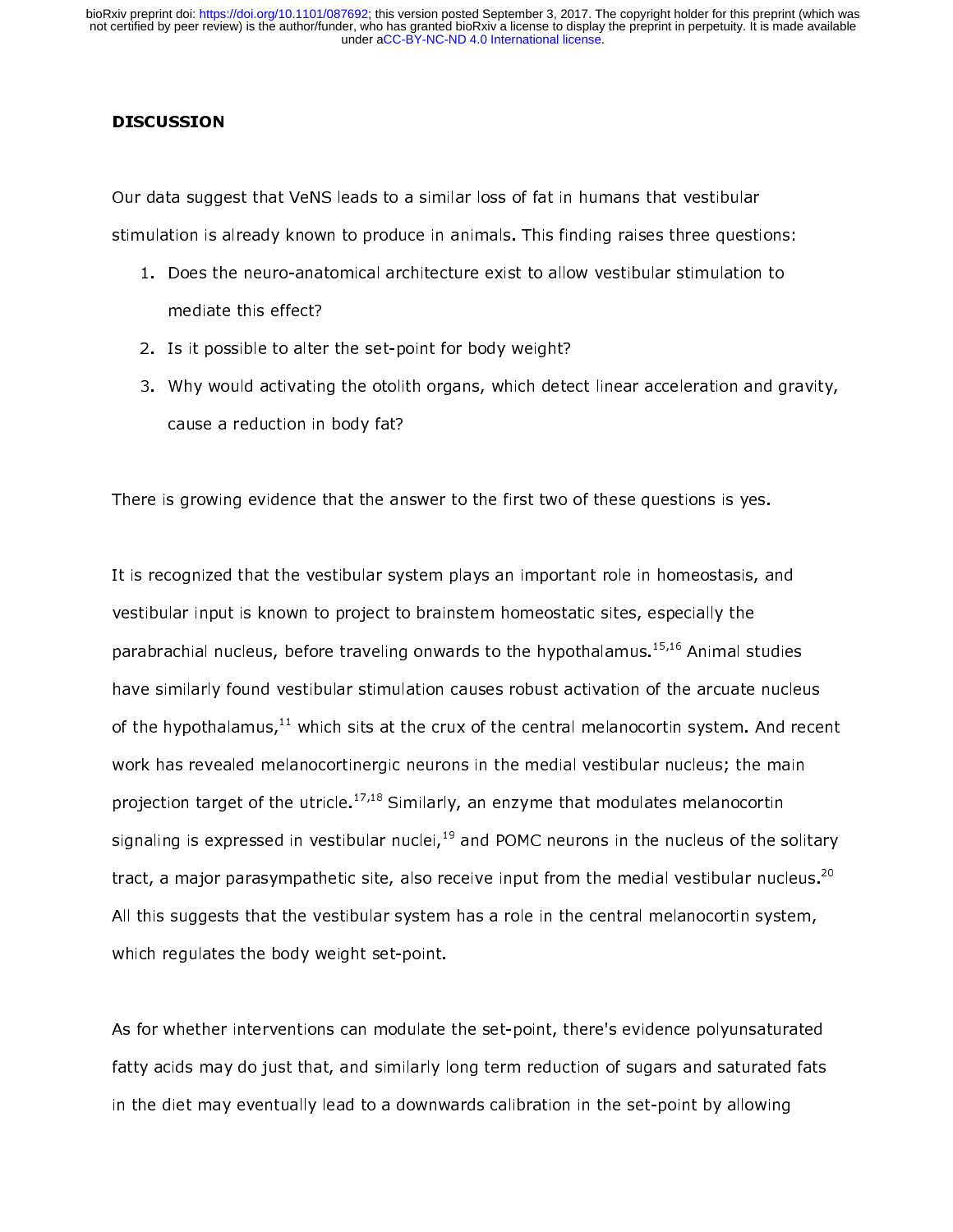hypothalamic neurons to recover. $^{\prime}$  It is also now increasingly believed that bariatric surgery actually works by reducing the central set-point, rather than by decreasing caloric intake.<sup>21</sup> We suggest that VeNS reduces body fat by altering the hypothalamic set-point for body weight. We propose that otolith organ stimulation lowers the set-point for body fat, because otolith activation is taken by the brain to indicate a state of increased physical activity. As such it is more efficient to change to a leaner physique, in order to avoid wasting energy. This is in keeping with, indeed underlines, the fundamental role of the vestibular system in homeostasis.<sup>15</sup> VeNS may thus constitute a new approach in the treatment of excess body fat and obesity.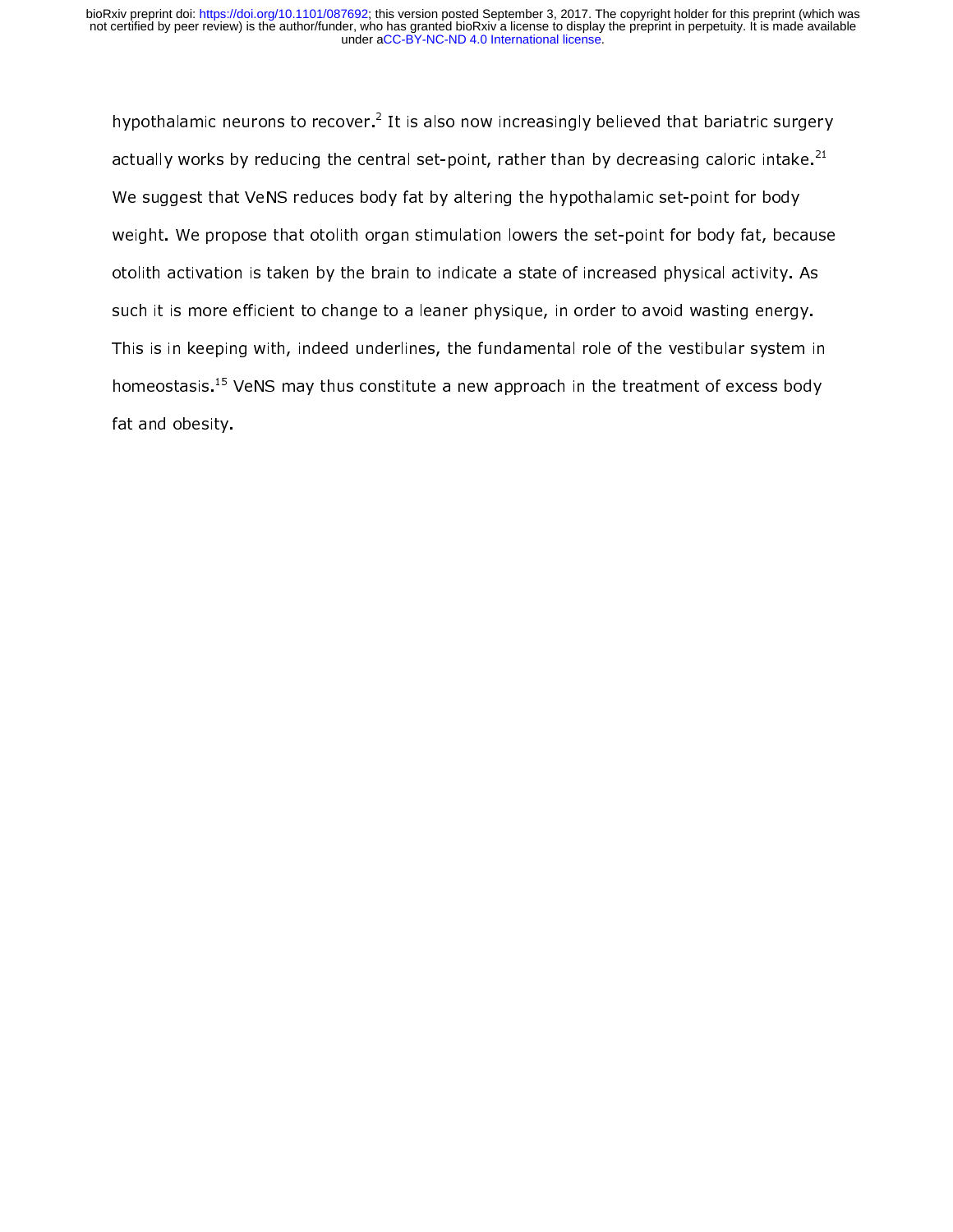### **REFERENCES**

- 1. R Harris (1990) Role of set-point theory in regulation of body weight. FASEB J 4, 3310-18.
- 2. M Yon, S Mauger, L Pickavance (2011) Relationship between dietary macronutrients and adult neurogenesis in the regulation of energy metabolism. Br J Nutr 109, 1573- 89.
- 3. T Horvath (2005) The hardship of obesity: a soft-wired hypothalamus. Nat Neurosci 8, 561-65.
- 4. E Sims, R Goldman, C Gluck, E Horton, P Kelleher, D Rowe (1968) Experimental obesity in man. Trans Assoc Am Physicians 81, 153-70.
- 5. L Parton et al. (2007) Glucose sensing by POMC neurons regulates glucose homeostasis and is impaired in obesity. Nature 448, 228-32.
- 6. D Wang et al. (2015) Whole brain mapping of the direct inputs and axonal projections of POMC and AgRP neurons. Front Neurosci doi: 10.3389/fnana.2015.00040.
- 7. L Varela, T Horvath (2012) Leptin and insulin pathways in POMC and AgRP neurons that modulate energy balance and glucose homeostasis. EMBO Rep 13, 1079-86.
- 8. B Belgardt, T Okamura, J Bruening (2009) Hormone and glucose signalling in POMC and AgRP neurons. J Physiol 587, 5305-14.
- 9. B Herrera, S Keildson, C Lindgren (2011) Genetics and epigenetics of obesity. Maturitas 69, 41-9.
- 10.P Fuller, C Warden, S Barry, C Fuller (2000) Effects of 2-G exposure on temperature regulation, circadian rhythms, and adiposity in UCP2/3 transgenic mice. J Appl Physiol 89, 1491-8.
- 11.P Fuller, T Jones, S Jones, C Fuller (2004) Evidence for macular gravity receptor modulation of hypothalamic, limbic and autonomic nuclei. Neuroscience 129, 461-71.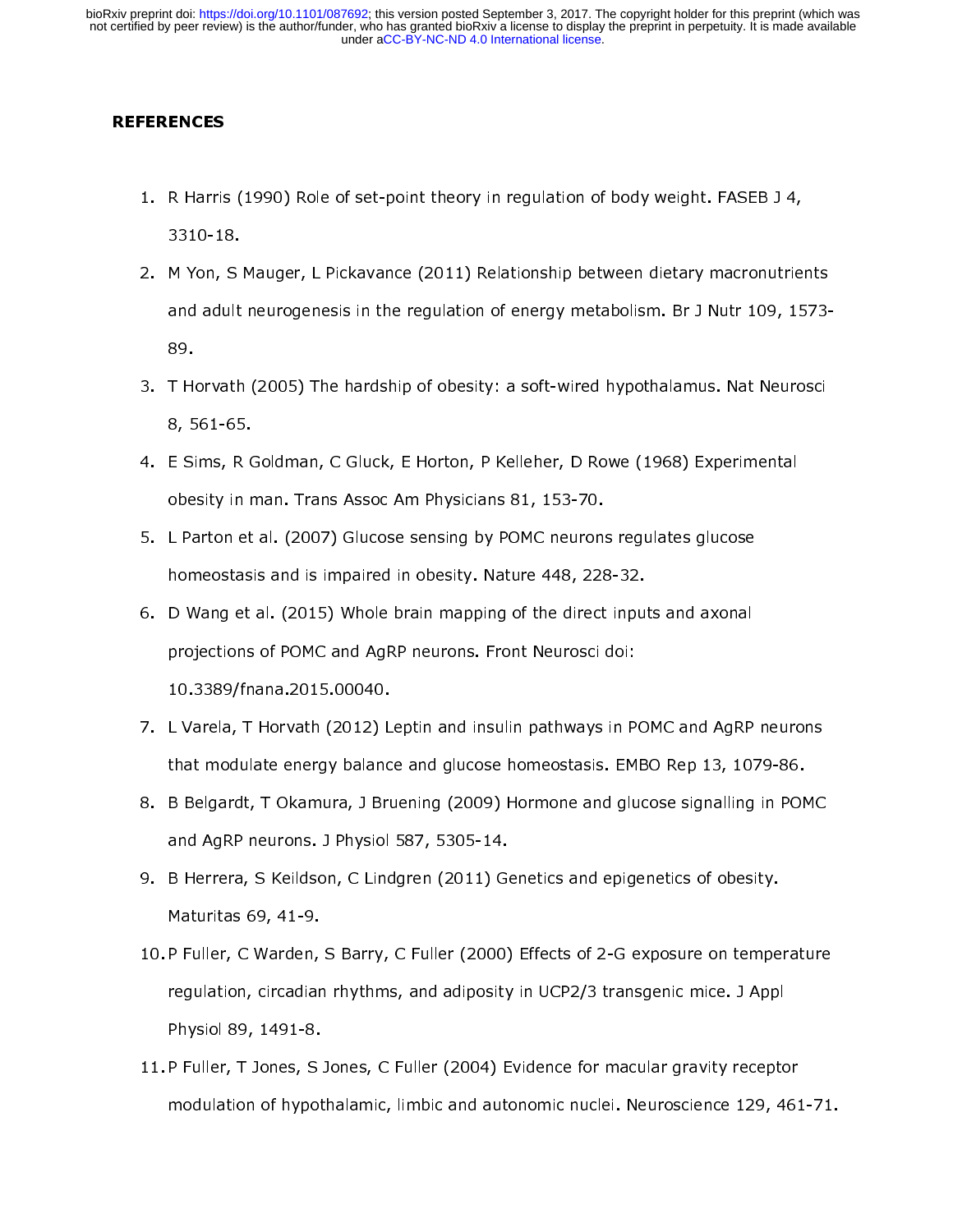- 12.R Fitzpatrick, B Day (2004) Probing the human vestibular system with galvanic stimulation. J Appl Physiol 96, 2301-16.
- 13.R Zink et al. (1997) Galvanic vestibular stimulation in humans: effects on otolith function in roll. Neurosci Lett 232, 171-4.
- 14. L Bent, P Bolton, V Macefield (2006) Modulation of muscle sympathetic bursts by sinusoidal galvanic vestibular stimulation in human subjects. Exp Brain Res 174, 701-11.
- 15.C Balaban, B Yates (2004) Vestibulo-autonomic interactions: a teleologic perspective. In: Highstein, Fay, Popper eds. Springer handbook of auditory research: the vestibular system. New York: Springer-Verlag. p. 286-342.
- 16.PD McGeoch The modulation of central pain by vestibular stimulation and another study on human brain function. Doctoral thesis, University of Aberdeen, 2010. http://digitool.abdn.ac.uk:80/webclient/DeliveryManager?application=DIGITOOL-3&owner=resourcediscovery&custom\_att\_2=simple\_viewer&pid=134006
- 17.D Shang et al. (2015) Melanocortinergic circuits from medial vestibular nuclei to the kidney defined by transneuronal transport of pseudorabies virus. Int J Clin Pathol 8, 1996-2000.
- 18.S Newlands et al. (2003) Central projections of the saccular and utricular nerves in macaques. J Comp Neurol 466, 31-47.
- 19. J Jeong, S Diano (2014) Prolyl carboxypeptidase mRNA expression in the mouse brain. Brain Res 1542, 85-92.
- 20.D. Wang et al. (2015) Whole-brain mapping of the direct inputs and axonal projections of POMC and AgRP neurons. Front neuroanat doi: 10.3389/fnana.2015.00040
- 21.Z Hao et al. (2015) Reprogramming of defended body weight after roux-en-y gastric bypass surgery in diet-induced obese mice. Obesity doi: 10.1002/oby.21400